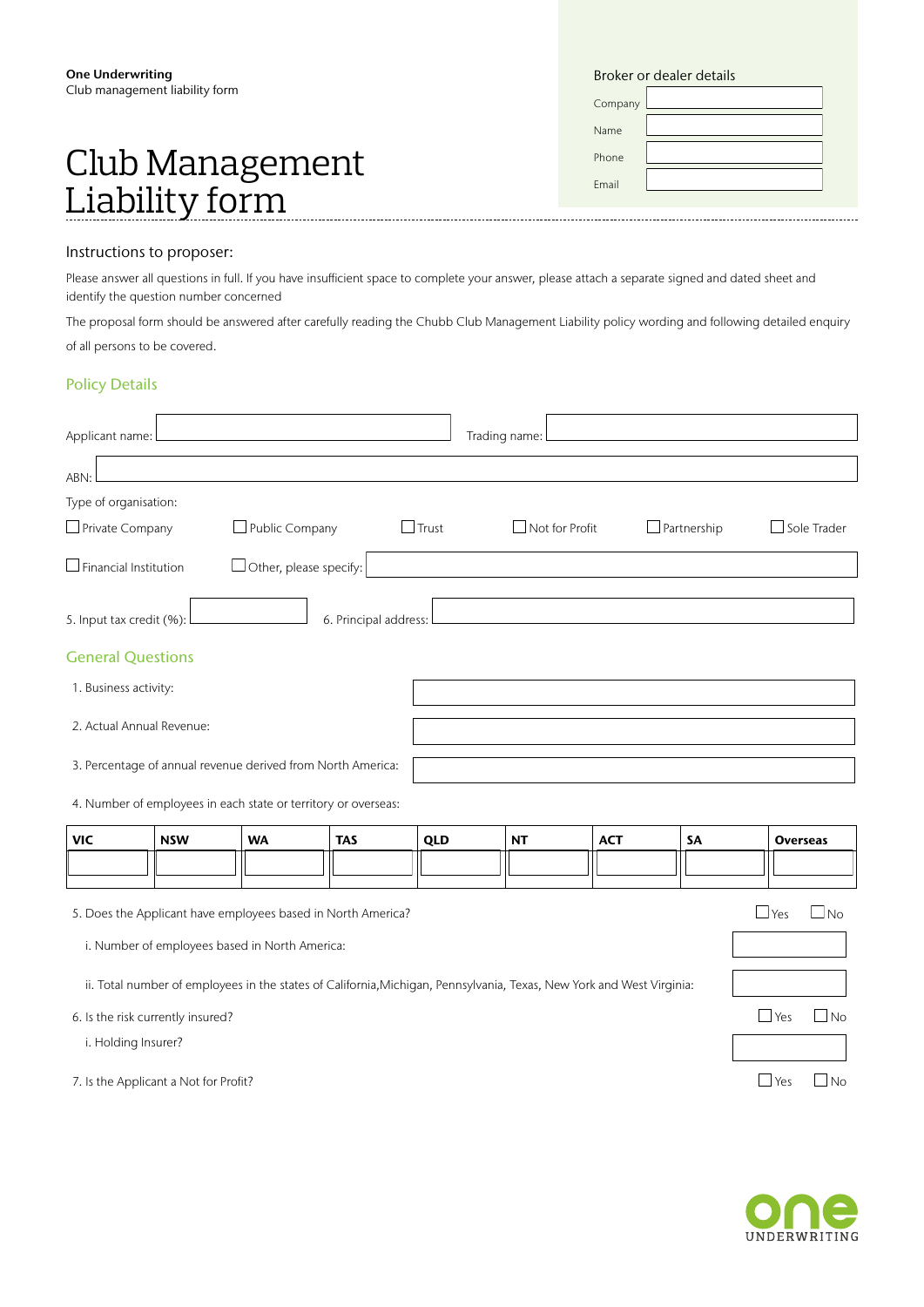| <b>General Questions (Continued)</b>                                                                                                                                                                                                                       |              |           |
|------------------------------------------------------------------------------------------------------------------------------------------------------------------------------------------------------------------------------------------------------------|--------------|-----------|
| 8. Is the Applicant a subsidiary of another company?                                                                                                                                                                                                       | $\Box$ Yes   | $\Box$ No |
| i. Ultimate parent company name (in full):                                                                                                                                                                                                                 |              |           |
| ii. Country of registration of parent company:                                                                                                                                                                                                             |              |           |
| 9. Does the Applicant hold an Australian Financial Services Licence?                                                                                                                                                                                       | $\Box$ Yes   | $\Box$ No |
| 10. In the past 10 years have you or any named insured/business/corporation/director had an insurance policy cancelled,<br>declined, non-renewed or had special terms imposed, been declared bankrupt or involved in a business which became<br>insolvent? | $\Box$ Yes   | $\Box$ No |
| i. Type:                                                                                                                                                                                                                                                   |              |           |
| ii. Year:                                                                                                                                                                                                                                                  |              |           |
| iii. Details:                                                                                                                                                                                                                                              |              |           |
| 11. Has any proposed Applicant suffered any loss, whether covered by insurance or not, that would have fallen within the<br>scope of the proposed coverage?                                                                                                | $\Box$ Yes   | $\Box$ No |
| i. Coverage:                                                                                                                                                                                                                                               |              |           |
| ii. Date of Loss:                                                                                                                                                                                                                                          |              |           |
| iii. Details of Loss:                                                                                                                                                                                                                                      |              |           |
| iv. Amount of Loss (estimate occurred amount if open):                                                                                                                                                                                                     |              |           |
| v. Claim Status:                                                                                                                                                                                                                                           |              |           |
| 12. Is any Applicant aware of any facts, circumstances, acts or failures to act that may give rise to any future claims that<br>would fall within the scope of the proposed coverage?                                                                      | $\sqcup$ Yes | $\Box$ No |
| i. Coverage:                                                                                                                                                                                                                                               |              |           |
| ii. Date:                                                                                                                                                                                                                                                  |              |           |
| iii. Details:                                                                                                                                                                                                                                              |              |           |
| iv. Potential Amount:                                                                                                                                                                                                                                      |              |           |
| v. Mitigating Action(s):                                                                                                                                                                                                                                   |              |           |
|                                                                                                                                                                                                                                                            |              |           |



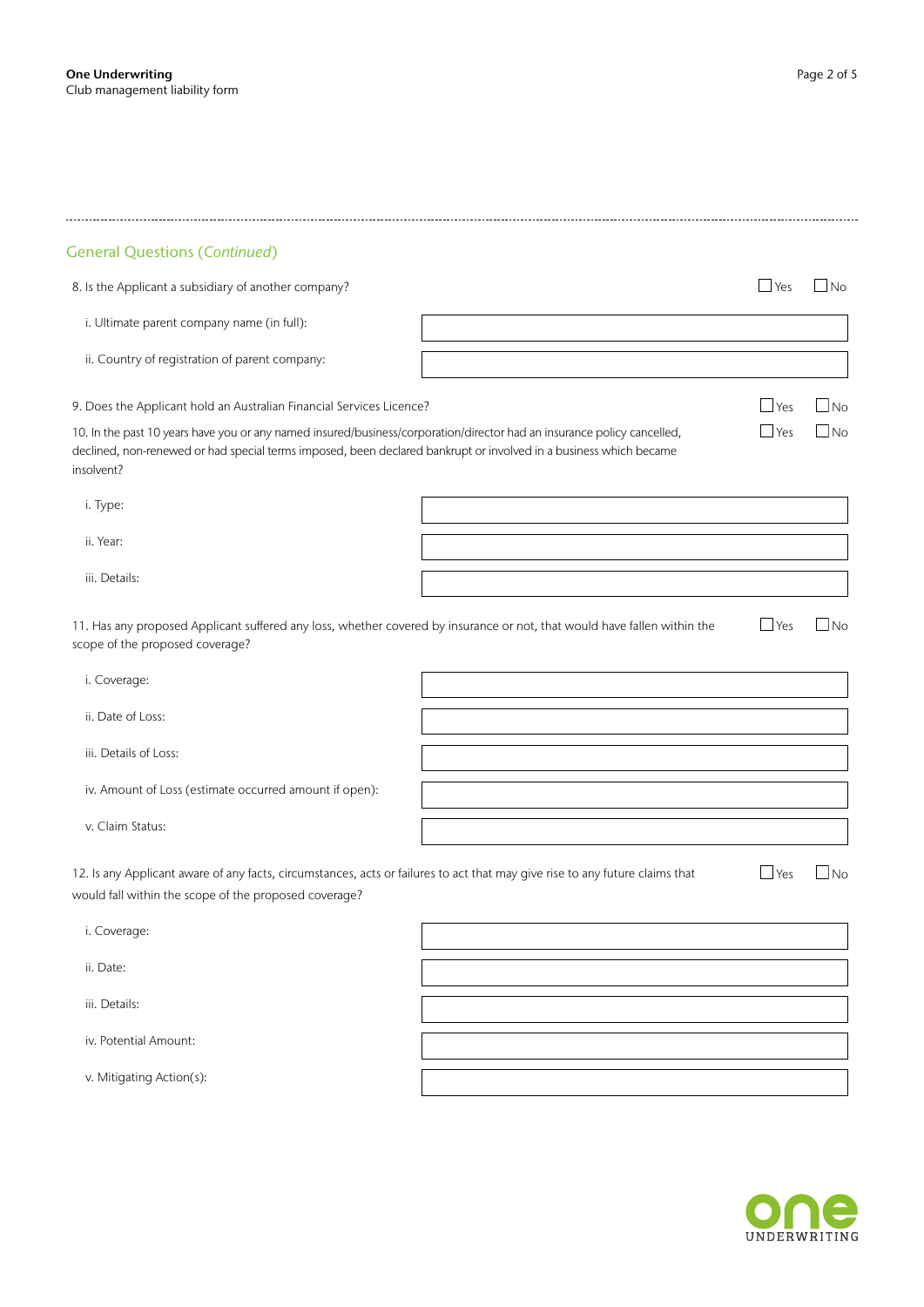## 

#### Policy Coverage

| 1. Directors & Officers Liability Coverage Section?                                                                                                                                                                                                          | $\Box$ Yes | $\Box$ No    |
|--------------------------------------------------------------------------------------------------------------------------------------------------------------------------------------------------------------------------------------------------------------|------------|--------------|
| 2. Employment Practices Liability Coverage Section?                                                                                                                                                                                                          | $\Box$ Yes | $\Box$ No    |
| 3. Crime Coverage Section?                                                                                                                                                                                                                                   | $\Box$ Yes | $\Box$ No    |
| Directors & Officers Liability Coverage Section                                                                                                                                                                                                              |            |              |
| 1. Does the Applicant wish to remove the Financial Impairment Exclusion?                                                                                                                                                                                     | $\Box$ Yes | l INo        |
| 2.I s the Applicant a franchisor or franchisee?                                                                                                                                                                                                              | $\Box$ Yes | l Ino        |
| 3. Does the Applicant have a safety management system that complies with AS/NZ 4801?                                                                                                                                                                         | $\Box$ Yes | $\Box$ No    |
| 4. Does the Applicant have an audit of its safety management system to ensure it remains effective and up to date                                                                                                                                            | $\Box$ Yes | INo          |
| inmanaging health and safety risks in the workplace?                                                                                                                                                                                                         |            |              |
| 5. Does the Applicant have in place hazard and incident reporting procedures which notify officers under relevant<br>occupational health and safety laws?                                                                                                    | $\Box$ Yes | $\Box$ No    |
| 6. Are all employees, contractors, volunteers, work experience students and labour-hire employees trained and inducted<br>with respect to the Applicant's occupational health and safety procedures at the outset of their engagement with the<br>Applicant? | $\Box$ Yes | $\Box$ No    |
| 7. Has any proposed Applicant suffered any occupational health and safety loss within the past 5 years, whether covered by<br>insurance or not, that would have fallen within the scope of the proposed coverage?                                            | $\Box$ Yes | $\square$ No |
| <b>Employment Practices Liability Coverage Section</b>                                                                                                                                                                                                       |            |              |

1. Does the Applicant have an audit of its safety management system to ensure it remains effective and up to date inmanaging health and safety risks in the workplace?

2. Does the Applicant anticipate any retrenchments or staff reductions within the next 12 months?

#### Crime Coverage Section

1. Please list the number of locations in which the Applicant operates:

| i. Australia / New Zealand - number of locations: |  |
|---------------------------------------------------|--|
| ii. Asia – Number of locations:                   |  |
| iii. Details:                                     |  |
| iii. US/Canada - Number of locations:             |  |
| iv. South America – number of locations:          |  |
| v. Africa – number of locations:                  |  |
| vi. Europe - number of locations:                 |  |
| vii. Overseas Countries Details:                  |  |



 $\Box$ Yes  $\Box$ No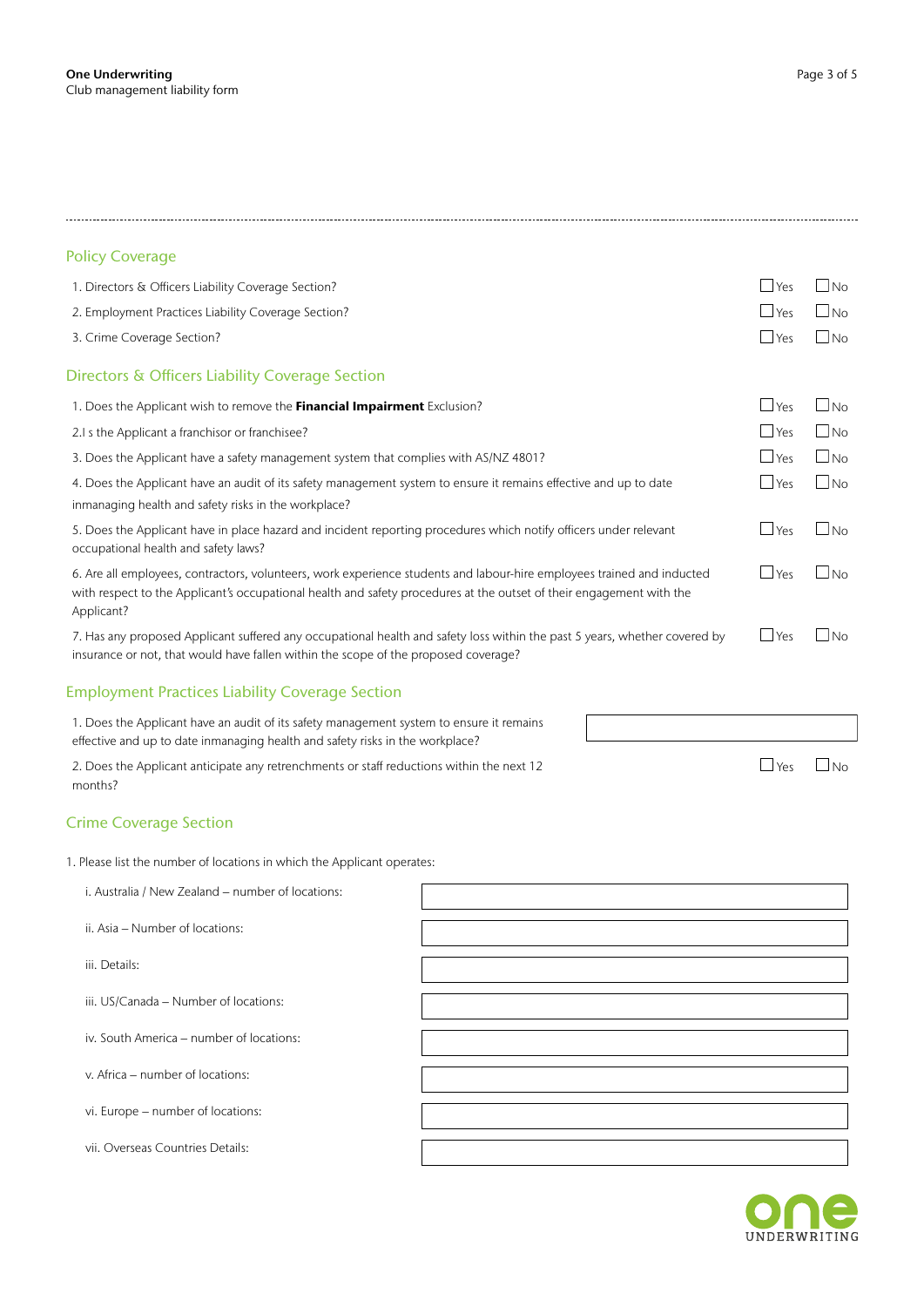| 2. Does the Applicant verify new customer, vendor or supplier bank account information (including name, address<br>and bank account number) and any amendments to customer, vendor or supplier details prior to initiating any new<br>financialtransaction with such customer, vendor or supplier?                                                                                               | $\Box$ Yes         | - I No            |
|--------------------------------------------------------------------------------------------------------------------------------------------------------------------------------------------------------------------------------------------------------------------------------------------------------------------------------------------------------------------------------------------------|--------------------|-------------------|
| 3. Are individuals duties segregated so that no single person can control the process from start to finish for all:                                                                                                                                                                                                                                                                              | $\Box$ Yes         | N <sub>O</sub>    |
| - transfers of Applicant's funds (including deposits, funds transfers, withdrawals and countersignatures on cheques);                                                                                                                                                                                                                                                                            |                    |                   |
| - reconciliation of bank statements; and                                                                                                                                                                                                                                                                                                                                                         |                    |                   |
| - processing of refunds or returns of goods above \$1,000?                                                                                                                                                                                                                                                                                                                                       |                    |                   |
| 4. Does the Applicant have callback procedures with customers, vendors or suppliers to authenticate any fund transfer<br>instructions prior to transfer?                                                                                                                                                                                                                                         | $\Box$ Yes         | $\Box$ No         |
| 5. Does a <b>Social Engineering Fraud</b> risk management strategy exist and has the Applicant informed and alerted relevant<br>staff at all locations of Social Engineering Fraud?                                                                                                                                                                                                              | $\Box$ Yes         | $\blacksquare$ No |
| <b>Additional Questions</b>                                                                                                                                                                                                                                                                                                                                                                      |                    |                   |
| 1. a) What impact has COVID-19 had on the Applicant's business, including indirectly through<br>supply chain, 3rd party impact etc?                                                                                                                                                                                                                                                              |                    |                   |
| b) What is the intention regarding continuation of the Applicant's business?                                                                                                                                                                                                                                                                                                                     |                    |                   |
| 2. If the Applicant faces potentially permanent closure of any facilities or layoffs/stand-down/<br>forced leave of employees/ workers, has the Applicant consulted with employees and their<br>appropriate representatives in accordance with applicable employment laws for the territory<br>in which the layoffs/stand-down/forced leave may occur?                                           | $\blacksquare$ Yes | l Ino             |
| 3. Is the Applicant eligible for, and/or has the Applicant applied for, any financial assistance or<br>relief from the government, or other 3rd parties in the previous 12 months?                                                                                                                                                                                                               | $\Box$ Yes         | $\Box$ No         |
| 4. Has the Applicant endeavoured to comply with all advice, regulations, restrictions, and<br>quidelines issued by the Australian Government Department of Health in response to<br>COVID-19, or any other similar applicable advice, regulations, restrictions, and quidelines<br>issued by government health bodies in any other territory or jurisdiction in which the<br>Applicant operates? | $\Box$ Yes         | JNo               |

#### Declaration

The undersigned authorised officers of the Applicant declare that to the best of their knowledge and belief the statements made in this proposal and all attachments and schedules to this proposal are true and notice will be given as soon as reasonably practicable should any of the above information change between the date of this proposal and the proposed date of inception of the insurance. Although the signing of the proposal does not bind the undersigned, on behalf of the Applicant, to effect insurance, the undersigned agree that this proposal and all attachments and schedules to this proposal and the said statements in this proposal shall be the basis of and will be incorporated in the policy should one be issued.

The undersigned, on behalf of the Applicant, acknowledge that the Statutory Notice contained in this proposal has been read and understood.

This proposal must be signed by the Applicant's Chairman of the Board, Managing Director or Chief Executive Director.

| Name:        | Position:            |
|--------------|----------------------|
| Signature: L | Date:                |
|              | <b>IINDERWRITING</b> |